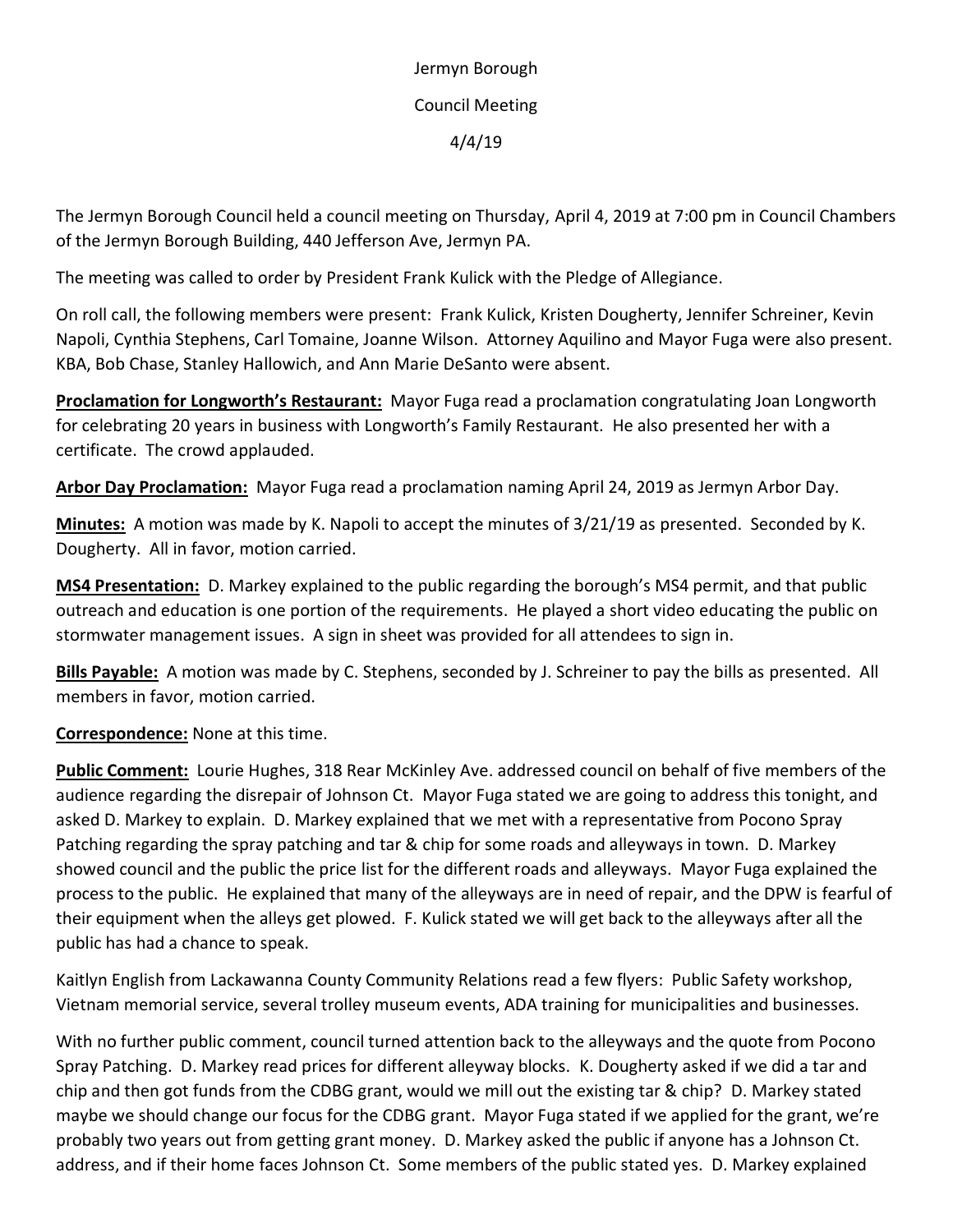that the CDBG grant is geared towards moderate to low income if it is location specific. K. Dougherty stated maybe we should remove this item from the CDBG top five list and handle it here. K. Napoli asked how much more is the fog seal? D. Markey stated he didn't provide in the quote, so he will find out. K. Dougherty stated at the bottom, the quote stated the price was good contingent upon all roads being repaired. Do we need to repair all roads? D. Markey and Mayor Fuga both stated that the representative advised them that not all the roads need to be paved; and we can mix and match. A motion was made by K. Napoli to allocate up to \$10,000 from Liquid Fuels funds to repair alleyways, so long as it includes the 300 block of Johnson Ct. Seconded by C. Tomaine. All members in favor, motion carried.

**Junior Council Person**: C. Tomaine stated when he was reading the Borough News magazine, the Junior Councilperson from Moscow Borough caught his eye, and as he understands, we haven't had much luck recently with the position, but he would like to see us bring it back. F. Kulick stated as he understands it, no one wanted to do it. J. Wilson stated there was a bad taste from the previous junior council person who didn't make any effort in coming. She offered to contact Hank Stachura to try to obtain someone. C. Tomaine stated we should be proactive, and get some literature to the school to see if there is any interested persons. F. Kulick advised D. Markey to contact the guidance counselor to try to obtain someone for next school year.

**Senator Blake:** F. Kulick stated he had contact with Senator Blake over the weekend, and he and D. Markey will be going to meet with Senator Blake's office next week to discuss Rushbrook Creek Project Funding, among other items.

**Police Chief Contract:** F. Kulick asked Chief Arthur if the five year employment contract is fully executed? Chief Arthur said yes. The council and audience applauded.

**Jermyn 150 Update:** F. Kulick asked D. Markey for an update. D. Markey advised council that the 3/24/19 meeting discussed having a small ceremony on 1/3/20 to commemorate the date the borough was incorporated, then a dinner in April, and a picnic in September. S&S Amusements will do a 4 day carnival, and we will make 20% on the ride tickets sold. K. Napoli stated be very careful about what is in the contract. C. Tomaine asked if S&S Amusements is going to require a minimum attendance? D. Markey stated that we don't have a contract yet, we're just verbally discussing it, but they allegedly do their own marketing and promotion, and they think that a 4 day picnic will be sufficient for them to make enough money to have it be worth their while. C. Stephens asked how this is all going to be paid for? D. Markey stated the committee will sell ads for an ad book, etc. J. Wilson stated she thought the dinner was to be in August? D. Markey stated it will be in April. C. Stephens asked when the next meeting is? The next meeting will be  $4/14/19$ .

**Scout Corner:** Mayor Fuga stated they assessed the situation at Scout Corner, and there's one dead tree. J. Wilson stated there were four. Mayor Fuga stated the tops are alive. J. Wilson stated the trees are diseased, and that's why there's no green. Mayor Fuga stated there is green on them. J. Wilson stated no, they are diseased, and they need to come down. Mayor Fuga asked what the plan is after they're taken down? J. Wilson stated there will be new evergreen trees planted, and she wants the roots dug out. J. Wilson stated to call her when they're ready to cut, and when they're ready to do hometown hero flags. D. Markey stated let's also discuss the stage. We have a new floor coming in the gym, we're going to paint, change the lights, etc., and we need to do something with the stage too. What are the plans for the stage risers? J. Wilson stated they're only used for the Christmas show. Mayor Fuga stated the risers he's referring to were in the dock and it looks like they've been there for a long time. We're going to take them out. Also the black frames on the